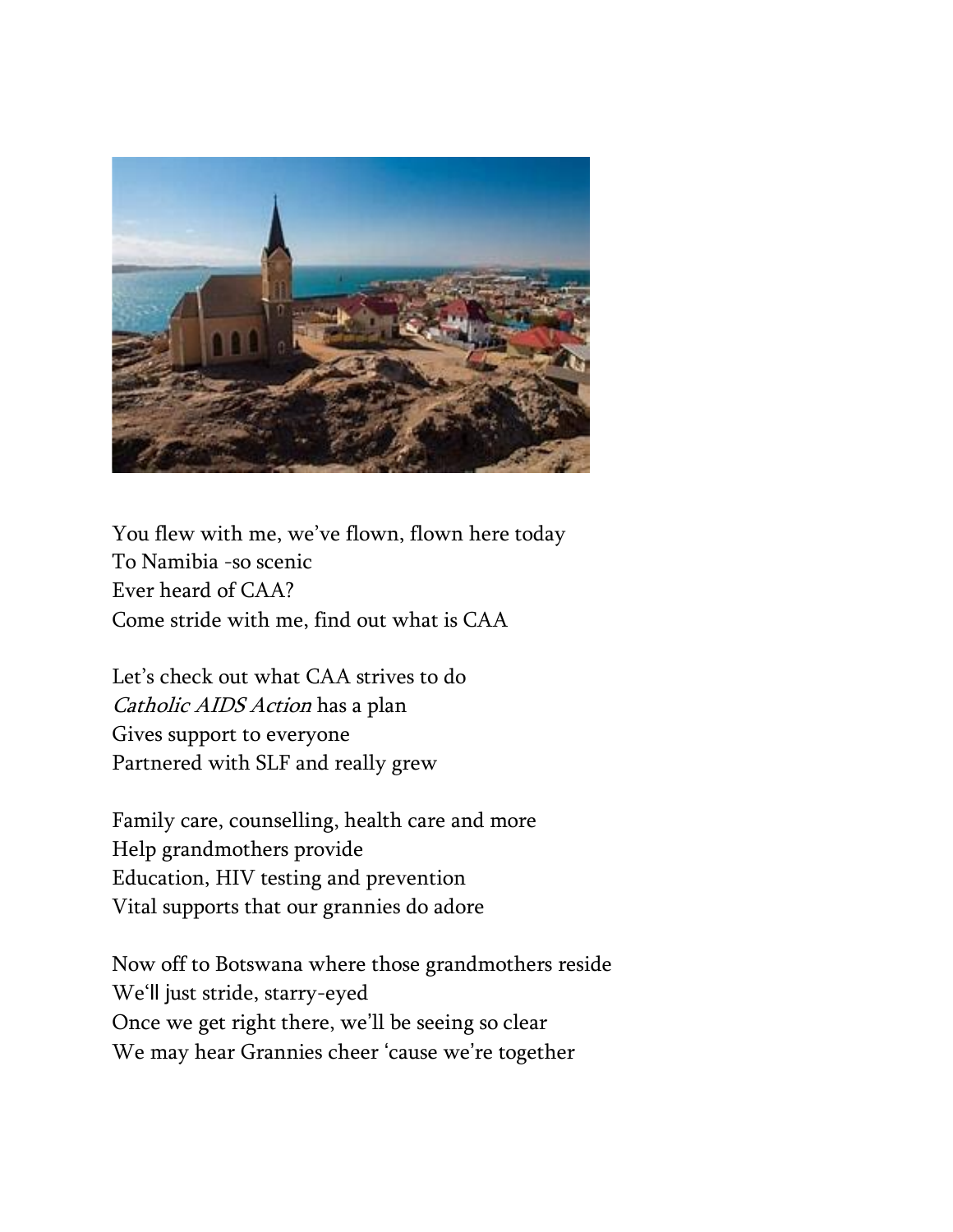Why Botswana? Ask if you wanna Yes, that's where we started our stride last year Stride with African grandmas It'll be perfect hiking on those trails, they say Come stride with them, let's stride, let's stride Pack up, let's stride away!



Every girl counts, you see. Every girl counts. SLF helps grans fight the WAR Women Against Rape is paramount Every girl counts, you see. Every girl counts.



The UN's Population Fund reports Sexual and physical abuse. Such abuse is not for sport 70% of women here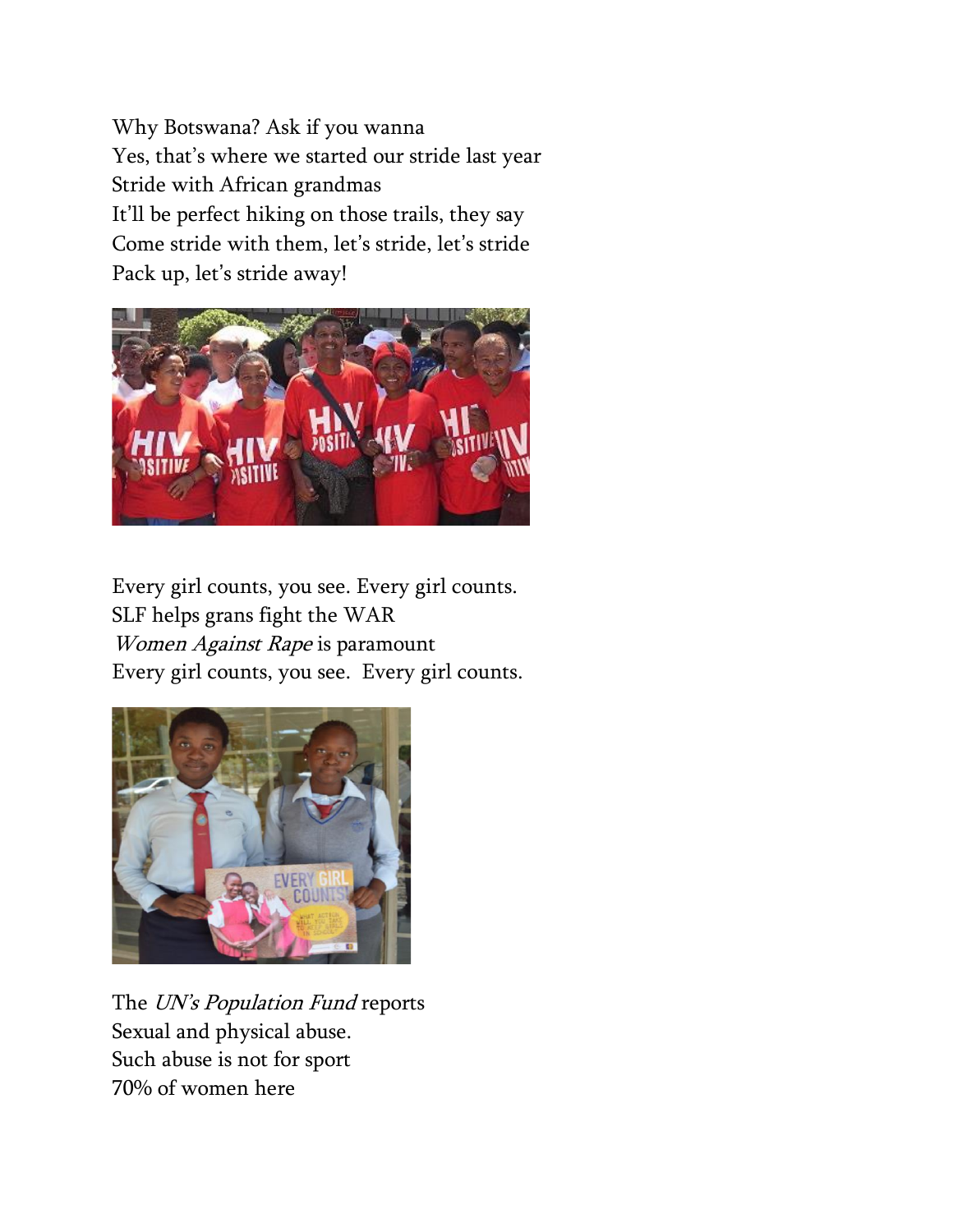All women live in fear If more about it you wish to know Take a look at the link below Thank heavens for the African grans Striding to change the land.

[https://www.voazimbabwe.com/a/botswana-anti-rape](https://www.voazimbabwe.com/a/botswana-anti-rape-campaigner/5870489.html)[campaigner/5870489.html](https://www.voazimbabwe.com/a/botswana-anti-rape-campaigner/5870489.html)

Come stride with us, let's stride, let's stride away Learning 'bout all that abuse We could use some African booze Come stride with me, let's stride, let's stride away

Come stride with us in all kinds of weather In South Africa SLF began SLF pitched in to help Ekupholeni Mental Health and Trauma Centre

Politics failed to provide Help for those With HIV and AIDS Once SLF got there They found the grans so dear You could hear Everyone cheer 'cause help was on the way

Grandmothers Against Poverty and AIDS GAPA began in 2001- Providing more than bandaids Their support and advocacy gives them A+ grades Come stride with us, come stride, come stride Pack up let's stride away